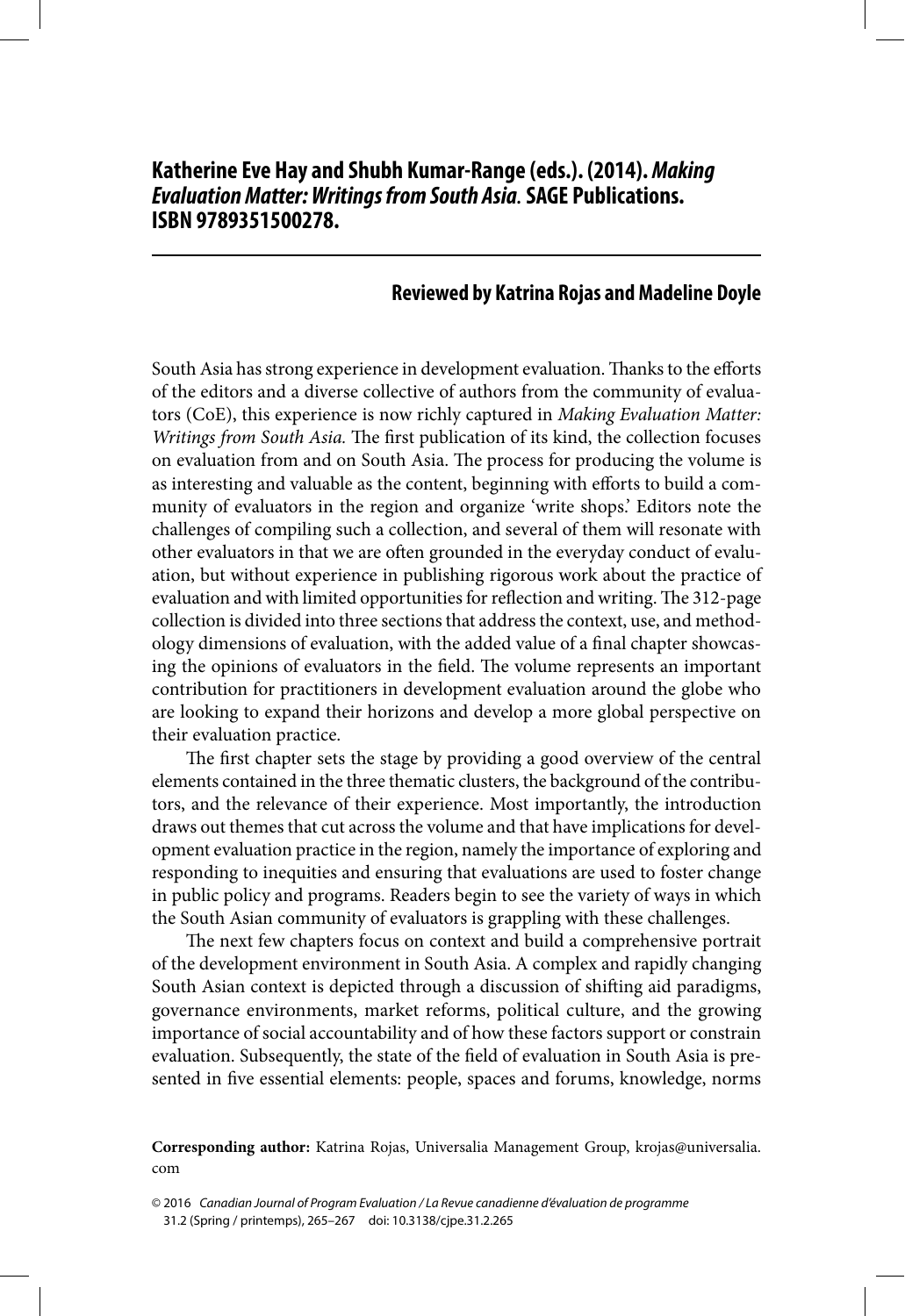<span id="page-1-0"></span>guidelines and standards, and institutional context. Suggestions are proposed to improve each of these elements, and more general strategies for building the field are explored. In the context section, a particular focus is placed on the importance of participatory, as well as rights- and justice-based, evaluations and on how context influences participatory evaluation, how participatory evaluation can be leveraged to begin to change social structures of the context, and how rights- and justice-based evaluation, with their focus on use, can lead to more sustainable outcomes.

Three chapters offer a diverse set of reflections on practical and conceptual approaches that can facilitate stakeholder use of evaluation findings and recommendations. One chapter provides an account of an evaluator's journey in applying the steps of [Patton's \(2008\)](#page-2-0) utilization-focused evaluation in information and communication technology for development research projects involving various implementing organizations. It gives us a practitioner perspective on the application of this framework, the challenges in doing so, and how the approach ultimately benefited the stakeholders involved and shaped the author's evaluation practice. Another chapter uses the experience of an evaluation organization that is using participatory approaches with development organizations in India to trace the factors that enhance the use of evaluation findings and recommendations in different phases of the evaluation process. Their approach illustrates the role of the evaluator as a facilitator who can continuously discuss issues related to implementation in the field and help agency staff to analyze their own practice in a way that allows stakeholders to internalize the evaluation findings throughout the process. The final chapter in this area reminds the reader of the importance of the broad set of contextual factors that can affect a program's uptake of evidence from monitoring systems and evaluation. The authors explain a conceptual approach to program evaluation that considers both the necessary (appropriate technical solutions, financial outlays, and institutional arrangements) and sufficient conditions (contextual and structural factors) for a program's ability to influence development change. Using a case study on HIV/AIDS programming, the chapter provides a compelling rationale for ensuring that the focus of program evaluation encompasses the broader social, economic, and political conditions of the society, which can provide insights on why a program worked or failed.

The next chapters focus on methodology, theoretical elements, and more pragmatic discussions of operational challenges specific to South Asia. Diverse issues in methodology are explored through case studies. A public health project to reduce the incidence of low birth weights in India is used as a basis to explicitly demonstrate why complex interventions, involving both communities and health systems, necessitate a diversity of methodologies, including qualitative research methods, to assess not only whether an intervention works but also how it works. Elsewhere in the methods section, the capability approach is laid out and promoted as an exceptionally relevant approach for evaluating communitylevel development interventions, with the support of a case study of development initiatives by a women's group in Nepal. One chapter is dedicated to "impactful"